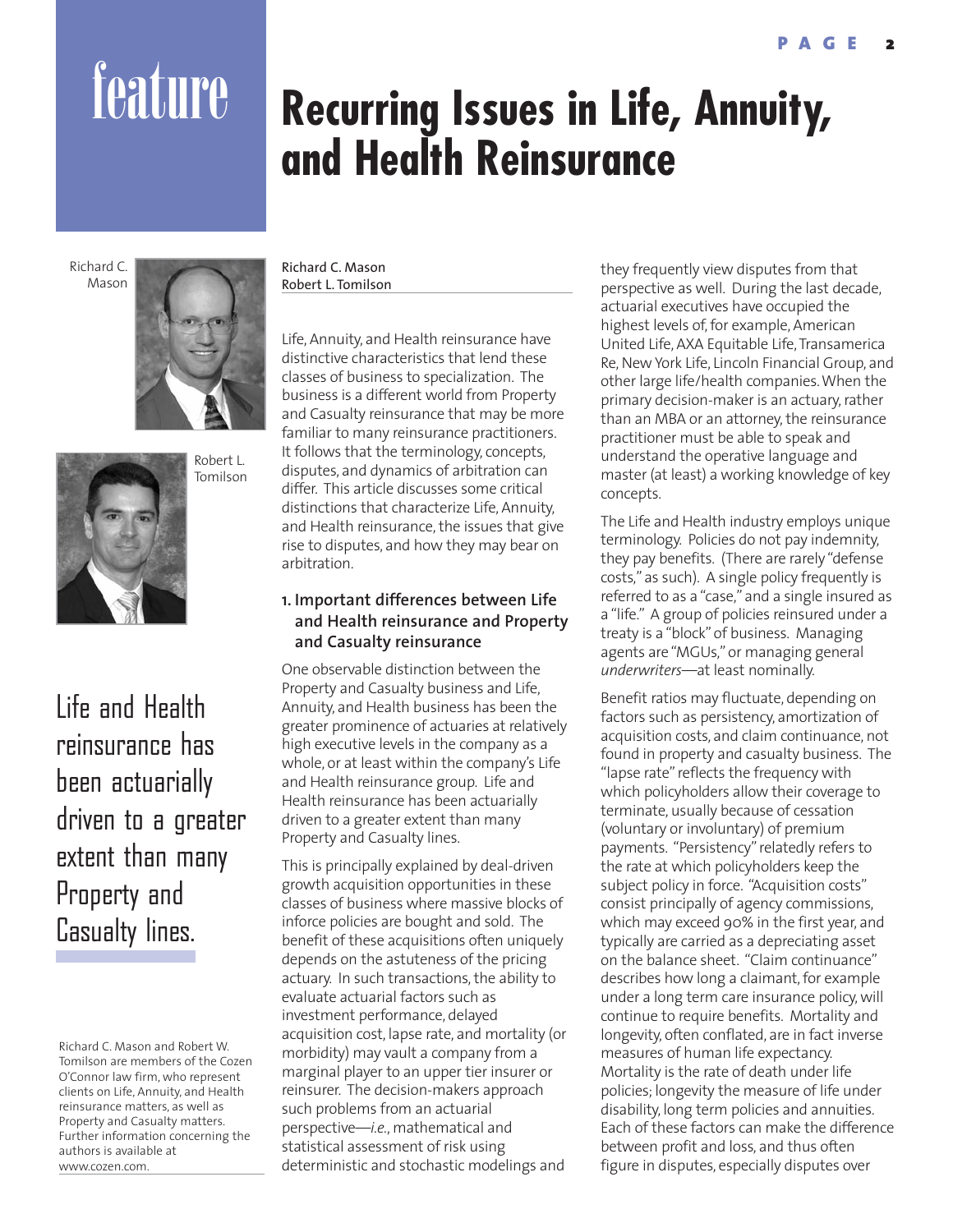# **3 PAGE**

disclosure to the reinsurer at the time of underwriting of the reinsurance.

Treaties reinsuring Life and Health risks contain numerous distinctive provisions. Treaty provisions that are foreign to property and casualty insurance include:

- A multi-life warranty, often found in catastrophe reinsurance, which may cover anywhere from two to twenty (or more) lives, and provides that no liability arises under the treaty until the specified number of lives is involved in the same event.
- A MAOL ("maximum any one life") clause, which sets forth the maximum stated limits, per life, for the policies that will be insured, "or so deemed," in a reinsurance treaty.
- The Recapture clause governs when and how the cedent may be permitted to increase the retention applicable to the reinsurance, whereupon all further premium and claims ceded on the reinsured block within the new retention become the responsibility of the cedent. Some contracts contain recapture clauses that expressly provide the right to recapture after a certain period of time with no increase in retention necessary.
- Reductions and Terminations governs allocation of liability between the parties when the insurance in force with the ceding company, for individual life policies, is terminated or reduced.
- Errors and omissions clauses in life and health reinsurance are typically concerned with the cedent's administration of the reinsurance agreement, rather than its mistakes concerning policyholders.
- Contract duration frequently distinguishes Life and Health treaties from Property and Casualty treaties. Property and Casualty treaties do not customarily have a period exceeding thirty-six months, while Life treaties commonly are indefinite in duration. With no automatic termination provisions, it is not uncommon for such treaties to remain in force for two decades or longer. The treaties often are terminated only when claims on the reinsured business have diminished to the point where the cost of administering the treaty exceeds the value of the reinsurance. At that point, the treaty customarily is terminated by mutual consent. The control of the CONTINUED ON PAGE 4

Because Life and Health reinsurance contracts typically are perpetual, there are a suite of clauses governing how policy changes, continuations, and conversions will affect the reinsurance.

## **2. Recurring Issues in Life and Health Reinsurance**

While trigger and allocation issues have been grist for the mill of Property and Casualty reinsurance disputes, a different set of issues has caused Life and Health reinsurers to proceed to arbitration.

**Annuities**. Perhaps the most hotly contested Life and Health reinsurance disputes in recent years have arisen from reinsurance of annuity products and their attendant benefits, including GMIB (guaranteed minimum income benefits) and GMDB (guaranteed minimum death benefits). In the late 1980s and early 1990s, some issuers began adding guaranteed benefits to their annuity contracts in order to make them more attractive to the investing public. These benefits included guaranteed minimum annual returns and guaranteed minimum annuity payments. GMDB contracts were exposed to the equity market's performance, and the guarantees acted as a floor for the purchaser's investment. The issuers reinsured their market exposure on these guaranteed benefits, frequently by 100%. The reinsurance was often written with an expectation of occasional equity market declines in an overall upward trajectory. For GMDB business, underlying insurance consisted mainly of "permanent" life policies and the reinsured guarantee would only pay in the event of the infrequent coincidence of death and market decline.

In 2001-2002 and again in 2008, however, reinsurers of these contracts suffered substantial losses or were forced to increase reserves by hundreds of millions of dollars because of steep market declines. Some disputes that followed these downturns focused on the issuer's ability to change investment options without notice to the reinsurer, the contract holders' ability to lock in the reinsured guarantees while simultaneously withdrawing the bulk of their investment, and wordings in underlying contracts that placed no limitations on the investor's ability to transfer the contract and its benefits.

Perhaps the most hotly contested Life and Health reinsurance disputes in recent years have arisen from reinsurance of annuity products and their attendant benefits, including GMIB (guaranteed minimum income benefits) and GMDB (guaranteed minimum death benefits).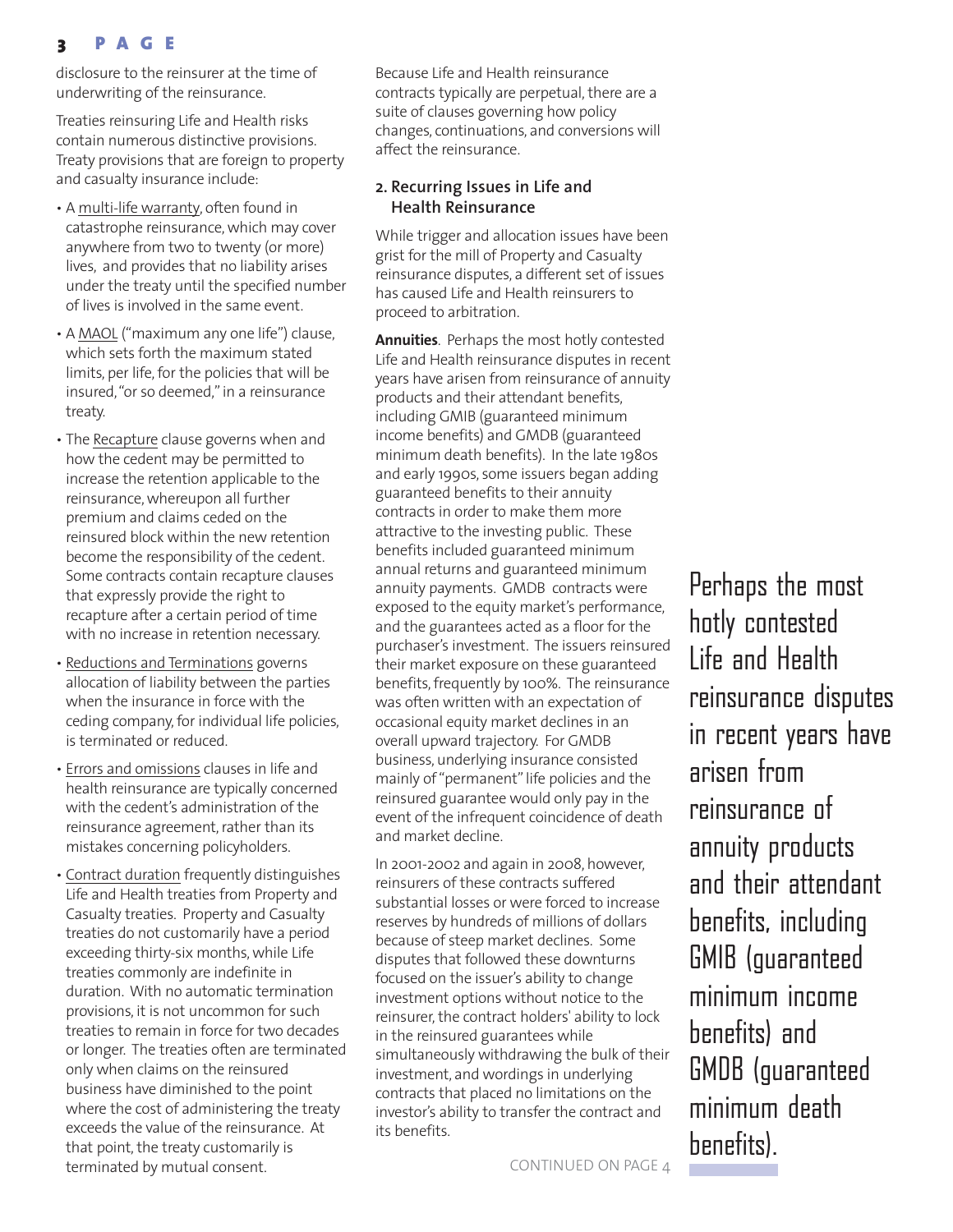Technical features of CONTINUED FROM PAGE 3 the alleged nondisclosure frequently differ from Property and Casualty disputes. Because of the calculated long-tail nature of life, long-term care, and (certain) disability insurance products, reinsurers may need to rely on "early indicators" of performance. Factors such as persistency and continuance may emerge prior to losses, yet signal that a block of business could underperform.

The fundamental area of dispute in annuity reinsurance (at least for much written in 1980-2008) was the perception by some of non-alignment of interests between the issuer and the reinsurer: the issuer's concern for profitability and the reinsurer's effort to mitigate loss by the strict application of the terms of the underlying contracts and the reinsurance treaties. A frequent result was double digit percentage rate increases in reinsurance premium and the withdrawal of many reinsurers from the market.

**Non-disclosure/Misrepresentation**. Life and Health disputes, in common with the Property and Casualty world, certainly have seen their share of alleged nondisclosure, concealment, and misrepresentation. Indeed, claims of nondisclosure may be the most common dispute leading to reinsurance arbitrations for Life and Health.

Technical features of the alleged nondisclosure frequently differ from Property and Casualty disputes. Because of the calculated long-tail nature of life, longterm care, and (certain) disability insurance products, reinsurers may need to rely on "early indicators" of performance. Factors such as persistency and continuance may emerge prior to losses, yet signal that a block of business could underperform. Actuaries monitoring such development may be able to observe at an early stage that experience is deviating unfavorably from assumptions, potentially warranting strengthening of reserves in view of the likelihood of adverse loss development. Reinsurers have asserted that the failure to disclose such "early warning signs" represents material nondisclosure, warranting rescission. Other nondisclosure issues have arisen over the scope of benefits provided under the reinsured policies, the use of "aggressive" underwriting practices such as issuance of long-term care policies to nonagenarians residing in Florida, and the use of reciprocal reinsurance as a means of spiraling "working layer" claims to catastrophe excess reinsurance layers.

**Treaty administration** gives rise to frequent disputes, though in the authors' experience only a small fraction cannot be resolved short of an arbitration hearing. Administrative disputes arise because life insurance treaties often reinsure massive blocks of policies that may number in the hundreds of thousands. Accordingly, the

reinsured is responsible for accurately ceding large volumes of premiums and thousands of claims, often in accordance with detailed reporting requirements in the treaty. The treaty provisions will define and restrict the policies eligible for cession, according to the amount insured (which may depend on whether the life is insured under more than one policy), and sometimes on the basis of geographical region, age of insured, underwriting guidelines, or other specified criteria.

The volume of business written may overwhelm the cedent's ability to accurately cede the appropriate premium and claims. Volume also may impair the cedent's capacity to avoid ceding claims and premium precluded by the terms of the policy. Overlooked claims may prove more likely to be discovered by the cedent than overlooked premium. Disputes often concern whether the error is "clerical." The result may be that after a decade or more the cedent or reinsurer discovers that millions of dollars in premium, claims, or both, were incorrectly ceded. Concomitantly, it also may be discovered that millions in premium or claims *should have been* ceded, but were not. Errors in the form of "missed premium" or "missed claims" often are not discovered until long after they occurred, and documentation may be incomplete.

The ensuing audit in these circumstances can be grim. The reinsurer may suspect that the cedent has sweated blood to find omitted claims, but has not worked quite as diligently to seek out omitted premium. Cedents not uncommonly seek to excuse compliance with automatic cession rules by reliance on the treaty's "errors and omissions" clause. While incorrect cessions, or "missed cessions," sometimes are forgiven by parties to life reinsurance treaties, if the past mistakes prove to have been deliberate, repeated, or "systematic," or cannot be reconciled, parties have proceeded to arbitrate these disputes.

**Commencement and Termination** disputes provide another source of contention in life reinsurance. Typically, quota share treaties for individual life insurance do not contain an automatic expiration provision, and are theoretically perpetual in duration. Accordingly, if one party wishes to terminate the treaty it must obtain the other's agreement to commute the contract, in the absence of terms permitting unilateral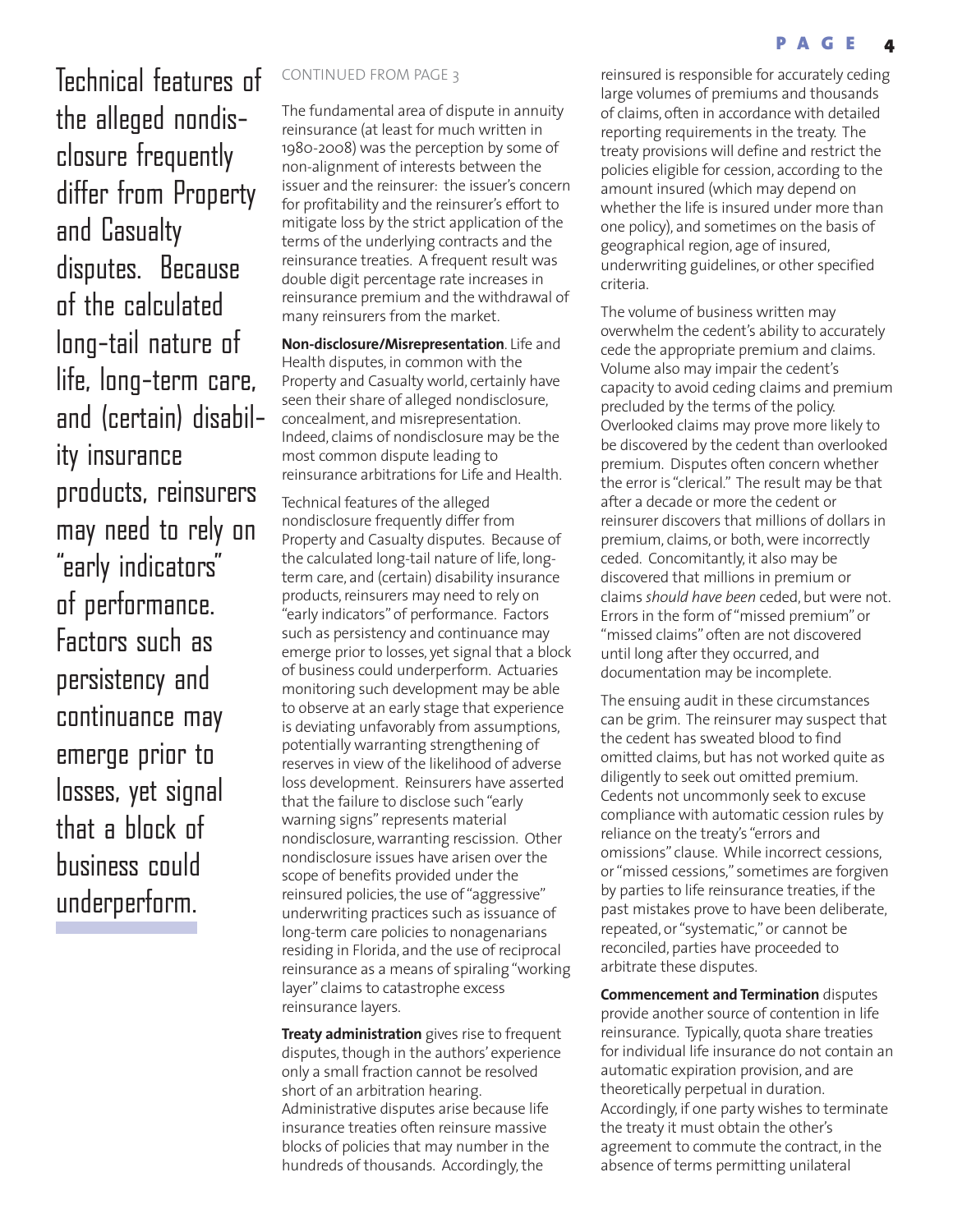termination. When treaties have not clearly specified whether termination applies to risks previously ceded, disputes have arisen concerning whether termination allows for run-off coverage.

### **Right to increase reinsurance premium**

**rates**. Yearly renewable term (YRT) treaties typically provide that reinsurance premium rates are not guaranteed. YRT Treaties so provide, because regulatory requirements have been deemed to mandate setting up of a deficiency reserve by the reinsurer in the absence of language permitting it to raise rates. Yet despite common usage of rate increase provisions, historically it was extremely rare for reinsurers to raise rates even in the event of adverse mortality experience.

More recently, reinsurers have become more inclined to raise rates, though it is by no means common practice. Some cedents have fought back with contentions that rate increases were undertaken in "bad faith," with only certain treaties selected. Cedents have contended that rate increases are contrary to the partnership concept in reinsurance. Some cedents have sought to recapture such treaties rather than pay the increased rates. Cedents also have negotiated the right to contractually limit the right to increase rates, employing a wide variety of wordings, including provisions that permit rate increases only if consistent with specified mortality tables, or only to the extent necessary to eliminate the deficiency reserve.

Unwelcome rate increases have been the cause of ill feeling between a number of cedents and reinsurers, leading to broader disputes that may center on issues such as nondisclosure or termination.

**Recapture**. In excess-of-loss reinsurance, the reinsurer assumes risks above the retention specified in the treaty. The cedent may, however, have the contractual right to "recapture" ceded business, going forward, if it increases its retention. (This has also sometimes arisen with regard to quota share reinsurance.) The cedent frequently is required, in the insurance contract or (it has been asserted) by

custom, to increase its retention in the entire class of business, not just on the business ceded under the treaty at issue. Typically, the contract specifies or otherwise contemplates that such a recapture cannot be effected for a specified period of years after policy issuance, to permit the reinsurer to recoup its acquisition costs.

Because cedents have often sought to exercise recapture rights only with regard to profitable business, to their reinsurer's financial disadvantage, disputes (and arbitration) over recapture are not infrequent. Issues have included: (i) whether the treaty permits recapture; (ii) whether the reinsurer gave proper notice of recapture; (iii) whether notice of recapture by the reinsurer is irrevocable; (iv) whether the cedent seeking to recapture actually increased its retention; (v) whether recapture must include all treaties between the parties; and (vi) whether the cedent must apply the recapture to the entire class of business that it insures.

**Facultative Cessions** not uncommonly generate reinsurance disputes. Life treaties typically contain a clause precluding automatic reinsurance for any risk the cedent submitted previously on a facultative basis to the reinsurer, or indeed to any reinsurer. Such cases nevertheless sometimes are ceded automatically, and disputes arise later in the event of a significant claim under such a policy. The parties' course of dealing with respect to acceptance of such cessions has, in the authors' experience, proved weighty if not dispositive. This is also an area in which the panel's grasp of industry custom and practice can be extremely important given the view of certain industry participants that, regardless of treaty provisions, a facultative cession that previously was offered to any reinsurer thereby becomes ineligible for automatic cession.

Sometimes the cedent comes to believe that the reinsurer did facultatively accept a policy. The reinsurer may have had loose processes for recognizing acceptance of facultative cessions. Or the ceding company may deliver a policy, but neglect to advise the CONTINUED ON PAGE 6

facultative reinsurer of the commencement of risk by transmitting a formal cession. Absent clear treaty language specifying how acceptance must be made, disputes will arise if the cedent later claims, for example, that the reinsurer's failure to expressly reject the cession constituted acceptance.<sup>2</sup> Reinsurers have also disputed facultative cessions in which the policy was not underwritten in accordance with the cedent's normal procedures for underwriting and issuance.<sup>3</sup>

## **3. Arbitrating the Life, Annuity, or Health Reinsurance Dispute**

Arbitrators within ARIAS who have designated themselves as having some in-house expertise in life reinsurance represent approximately 18% of the total number of arbitrators. Overall, parties seeking expertise among ARIAS-certified arbitrators for a life, annuity, or health reinsurance dispute have relatively fewer choices than with respect to property and casualty disputes.

Historically, some accident and health treaties, and a few life reinsurance treaties, have provided for certain disputes to be decided by "actuarial arbitration." Disputes subject to actuarial arbitration typically are limited to: (i) disputes solely involving mathematical issues, such as reserves or experience refund calculations, and (ii) commutations.

In an actuarial arbitration, a single actuary might be selected, or (more commonly) a panel of three actuaries would decide the issue. Unlike the usual reinsurance arbitration, such panels not infrequently have dismissed the need for a conventional hearing, and instead approached the dispute as if it were a mathematical equation – which frequently it is – so that little, if any, legal argument would be welcome. Attorneys often do not directly participate, but can be instrumental in ensuring that any award is clear, precise, and enforceable.

If the contract contains a standard arbitration clause, the procedures ordinarily will not vary from property and casualty disputes,<sup>4</sup> and the parties will evaluate party-appointed arbitrators